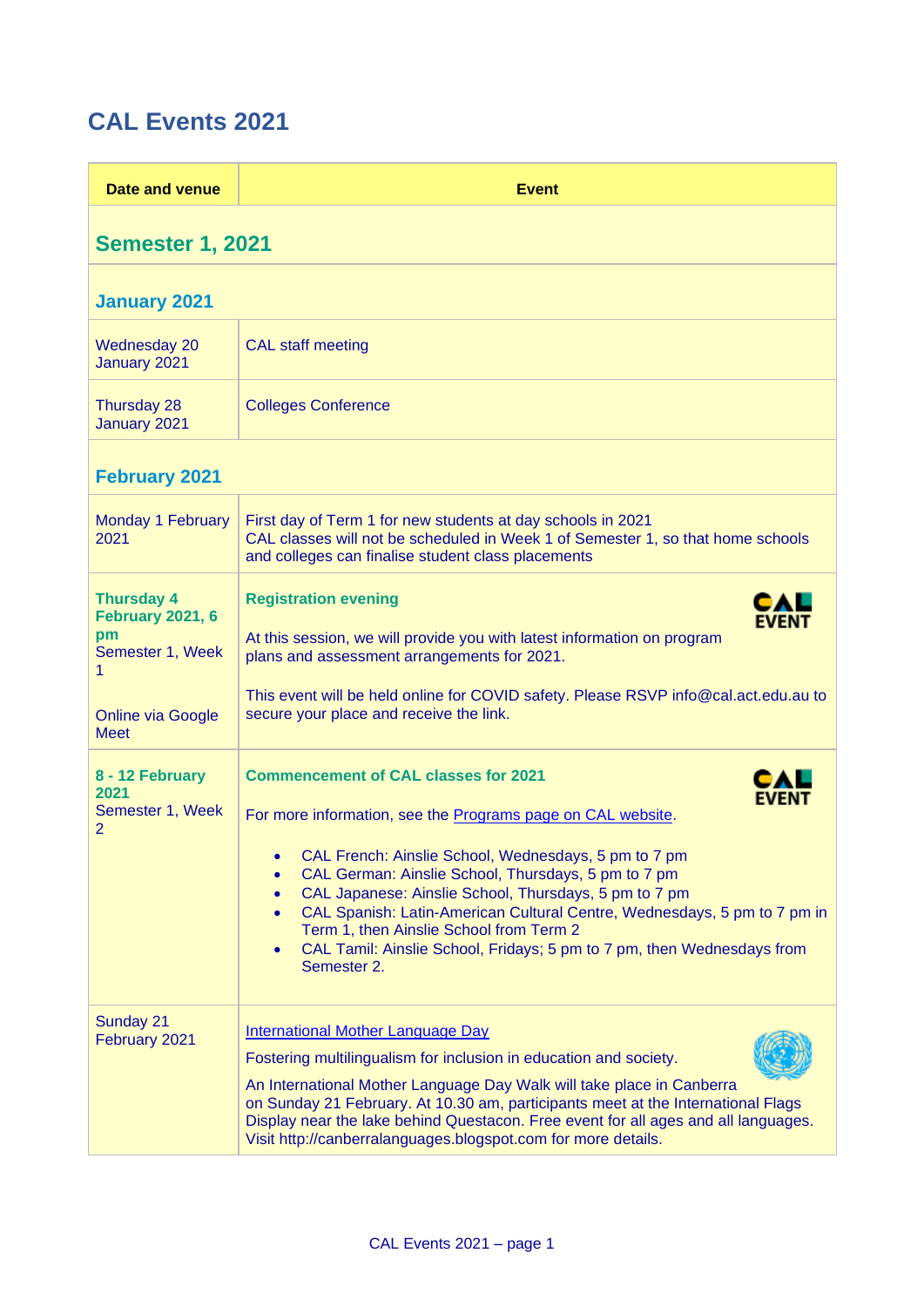| <b>March 2021</b>                                                                                                                                                  |                                                                                                                                                                                                                                                                                                                                                                                                                                                                                                                                                                                                                                                                                                                                                 |  |
|--------------------------------------------------------------------------------------------------------------------------------------------------------------------|-------------------------------------------------------------------------------------------------------------------------------------------------------------------------------------------------------------------------------------------------------------------------------------------------------------------------------------------------------------------------------------------------------------------------------------------------------------------------------------------------------------------------------------------------------------------------------------------------------------------------------------------------------------------------------------------------------------------------------------------------|--|
| <b>Tuesday 2 March</b><br>2021<br><b>Trinity Christian</b><br><b>School</b>                                                                                        | ACT BSSS Moderation Day 1, 2021<br>Languages<br>moderation meetings                                                                                                                                                                                                                                                                                                                                                                                                                                                                                                                                                                                                                                                                             |  |
| 8-12 March 2021<br>Semester 1, Week<br>6                                                                                                                           | CAL Languages 2021-S1 AT1<br>Listening<br>CAL 2021 Semester 1 Assessment Task 1 (test conditions)                                                                                                                                                                                                                                                                                                                                                                                                                                                                                                                                                                                                                                               |  |
| 22 - 26 March<br>2021<br>Semester 1, Week<br>8                                                                                                                     | CAL Languages 2021-S1 AT2<br><b>Reading</b><br>CAL 2021 Semester 1 Assessment Task 2 (enquiry-based)                                                                                                                                                                                                                                                                                                                                                                                                                                                                                                                                                                                                                                            |  |
| <b>Wednesday 24</b><br>March 2021<br>Arrival 3:45 pm for<br>4:15 pm start<br><b>Campbell High</b><br><b>School Library</b><br><b>Treloar Crescent,</b><br>Campbell | Modern Language Teachers' Association of the ACT (MLTA ACT) AGM<br>Afternoon tea will be provided.<br>RSVP via this Google form.<br>event                                                                                                                                                                                                                                                                                                                                                                                                                                                                                                                                                                                                       |  |
| <b>Monday 29 March</b><br>2021, 6 pm<br><b>Online via Google</b><br><b>Meet</b>                                                                                    | Online information evening about CAL programs for Term 2 of 2021<br>CAL<br>and programs for 2022.<br><b>EVENT</b><br>To receive a link for the meeting, please email info@cal.act.edu.au.<br>Meeting agenda:<br>Information and advice on learning languages in Years 11-12<br>$\bullet$<br>Receiving credit for your languages studies towards the ACT Senior<br>$\bullet$<br>Secondary Certificate and towards the ATAR, and<br>Programs offered in Continuing and Advanced Languages. We have<br>courses in Continuing and Advanced French, German, Japanese, Spanish<br>and Tamil in 2021. We may also run programs for Arabic, Indonesian, Hindi,<br>Italian and Korean in 2022 if there are sufficient numbers of students<br>interested. |  |
| <b>Tuesday 30 March</b><br>2021<br>9 am to 12:30 pm<br>and 1:30 pm to 3<br>pm                                                                                      | 2021 ANU Humanities, Arts, & Social Sciences (HASS) &<br><b>Languages Showcase</b><br>Target audience: Year 11 & 12 students.<br>For details, see HASSS website.<br>Please register by Wednesday 17 March. To register, follow this link                                                                                                                                                                                                                                                                                                                                                                                                                                                                                                        |  |

 $\mathcal{L}^{\text{max}}_{\text{max}}$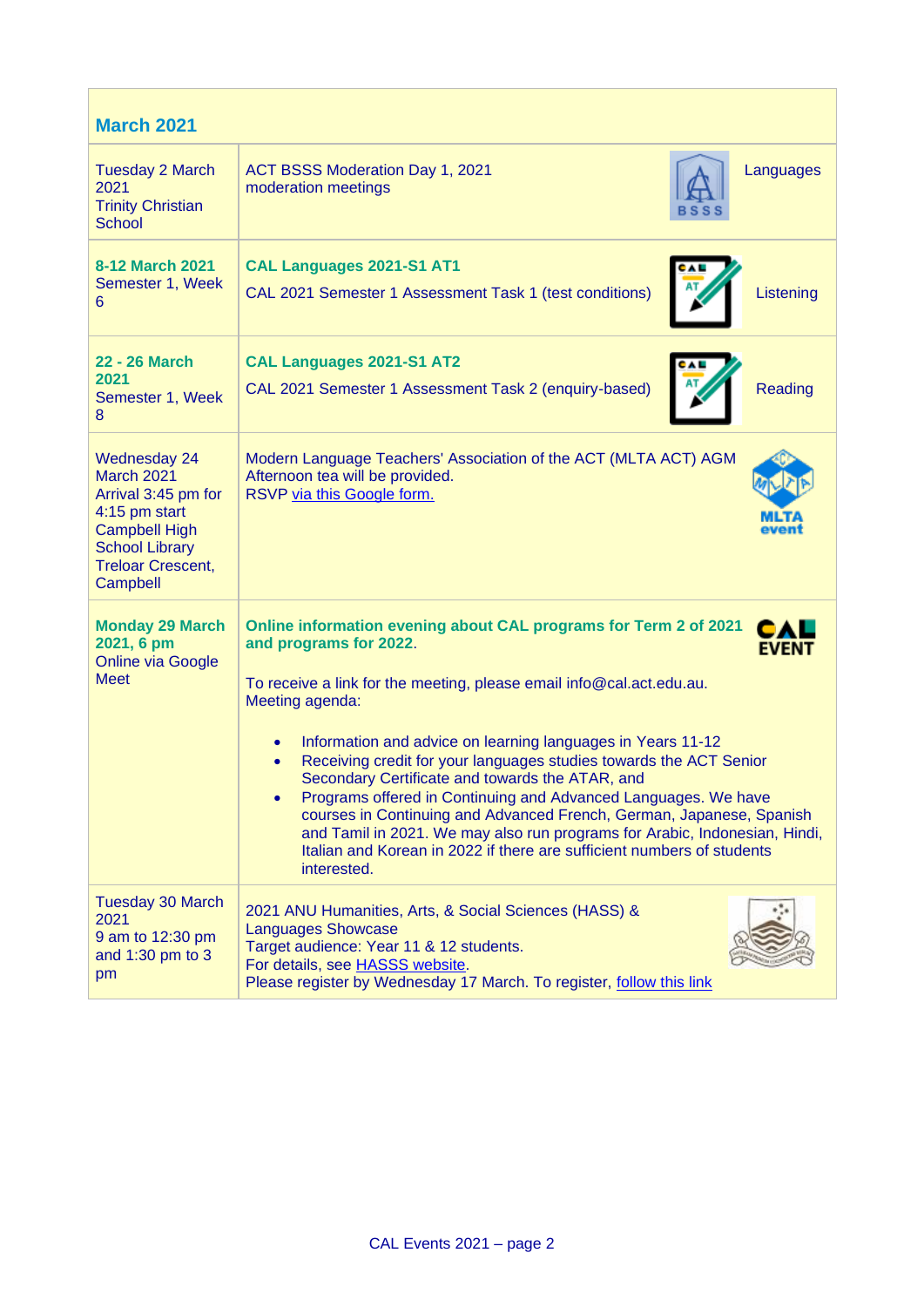| <b>April 2021</b>                                                                                                    |                                                                                                                                                                                                                                                                                                                      |  |
|----------------------------------------------------------------------------------------------------------------------|----------------------------------------------------------------------------------------------------------------------------------------------------------------------------------------------------------------------------------------------------------------------------------------------------------------------|--|
| Thursday 1 April 2021                                                                                                | Last day of Term 1 in 2021                                                                                                                                                                                                                                                                                           |  |
| Monday 19 April 2021                                                                                                 | First day of Term 2 in 2021                                                                                                                                                                                                                                                                                          |  |
| Thursday 22 April &<br>Thursday 29 April 2021<br>7 pm to 9:30 pm<br>Online via Zoom                                  | Joe Dale workshops<br>For details, see MLTA News page<br>Please register/RSVP via this Trybooking link by COB<br>Tuesday, April 20th                                                                                                                                                                                 |  |
| <b>Tuesday 27 April 2021</b><br><b>Online teleconferences</b><br>5:30 pm to 7:30 pm or other<br>times by arrangement | <b>CAL Parent-Teacher-Student meetings to review Q1</b><br><b>EVENT</b><br>We will send you a link for you to book a time. Your class<br>teacher will then send you an invitation for your online meeting, which will<br>be held via Google Meet.                                                                    |  |
| Thursday 29 April 2021<br><b>Via Australian Curriculum</b><br>website                                                | <b>Consultation opens on Australian Curriculum</b><br>Australian<br><b>CURRICULUM</b><br><b>Review</b>                                                                                                                                                                                                               |  |
| <b>May 2021</b>                                                                                                      |                                                                                                                                                                                                                                                                                                                      |  |
| Monday 4 May 2021<br>Via Zoom                                                                                        | Language teaching Forum<br>Negar Davari Ardakani's talk on<br>The Grammar of Political Leadership Instructions A<br>glance into the lock-down speeches of the prime<br>ministers of New Zealand and Britain and the chancellor<br>of Germany                                                                         |  |
| 15 May 2021<br>10 am to 2:30 pm<br><b>Albert Hall</b>                                                                | <b>National Community Language Schools Association</b><br>Day<br><b>Community Language Schools Association (CLSA)</b><br><b>ACT Community</b><br>age Schools Asse<br>See the poster for details<br>CAL will be there.<br>The event will be opened by the ACT Minister for Multicultural Affairs, Tara<br>Cheyne MLA. |  |
| <b>27 May 2021</b><br>6 pm to 8 pm<br><b>Hawker College</b>                                                          | Hawker College Open Night<br>See us at the CAL desk in the college library.<br>Fliers will be available about programs for 2022.                                                                                                                                                                                     |  |
| 24-28 May 2021<br>Semester 1, Week 15                                                                                | CAL Languages 2021-S1 AT3<br>CAL 2021 Semester 1 Assessment Task 3 (test<br>conditions)<br>Speaking                                                                                                                                                                                                                  |  |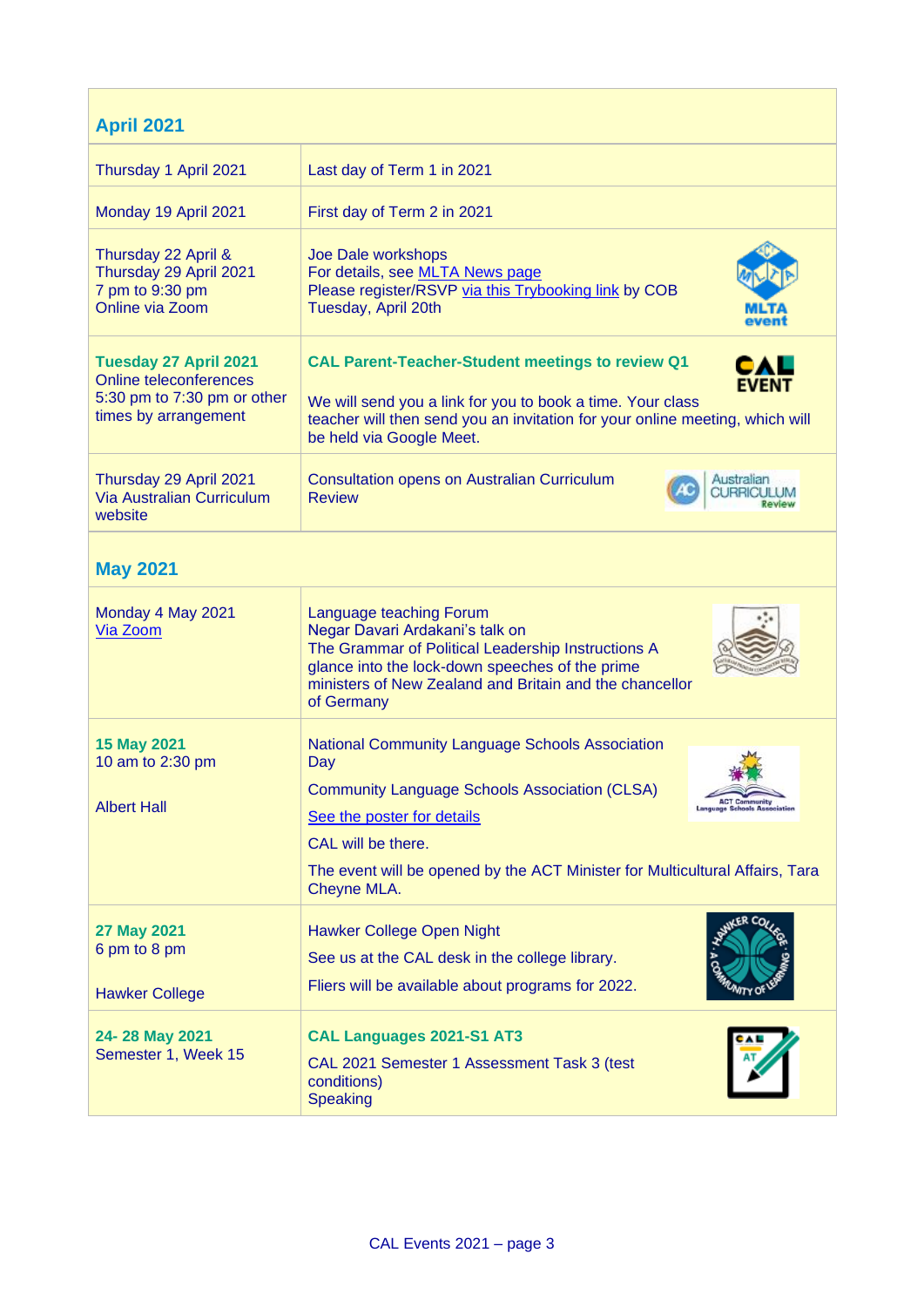| <b>June 2021</b>                              |                                                                                                      |  |
|-----------------------------------------------|------------------------------------------------------------------------------------------------------|--|
| 7 - 11 June 2021<br>Semester 1, Week 17       | <b>CAL Languages 2021-S1 AT4</b><br>CAL 2021 Semester 1 Assessment Task 4 (enquiry-based)<br>Writing |  |
| 14 - 18 June 2021<br>Semester 1, Week 18      | Final week of CAL classes for Semester 1 in 2021<br>CAL<br><b>FVFNT</b>                              |  |
| 21 June - 25 June 2021<br>Semester 1, Week 19 | Finalisation of results, data entry, reporting, moderation, curriculum<br>planning                   |  |
| Friday 25 June 2021                           | Last day of Term 2 in 2021                                                                           |  |

## **Semester 2, 2021**

## **July 2021**

 $\mathcal{L}^{\text{max}}_{\text{max}}$ 

| 6-7 July 2021<br>9 am to 5 pm                                                    | <b>European Studies for School Teachers</b><br>Partners:                                                                                                                                                                                                       |
|----------------------------------------------------------------------------------|----------------------------------------------------------------------------------------------------------------------------------------------------------------------------------------------------------------------------------------------------------------|
| <b>Sydney Mechanics School</b><br>of Arts<br>280 Pitt Street<br>Sydney, NSW 2000 | European Studies Association of Australia and New Zealand<br>$\bullet$<br>(ESAANZ)<br>European Union Centre of Excellence at RMIT University<br>$\bullet$<br>The University of Sydney<br>$\bullet$<br><b>SMSA</b><br>Event announcement and registration RSVP. |
|                                                                                  | <b>EU Centre notification to teachers.</b>                                                                                                                                                                                                                     |
| 6-7 July 2021                                                                    | <b>AFMLTA Conference</b>                                                                                                                                                                                                                                       |
| Online via Zoom                                                                  | The AFMLTA hosts a biennial international conference for teachers of<br>languages.                                                                                                                                                                             |
| Thursday 8 July 2021<br><b>Via Australian Curriculum</b><br>website              | Consultation closes on Australian Curriculum<br>Australian<br><b>Review</b>                                                                                                                                                                                    |
| Monday 12 July 2021                                                              | First day of Term 3 in 2021                                                                                                                                                                                                                                    |
| 12 - 16 July 2021<br>Semester 2, Week 1                                          | 2021<br><b>Commencement of CAL classes for Semester 2 of</b><br>FVFNT                                                                                                                                                                                          |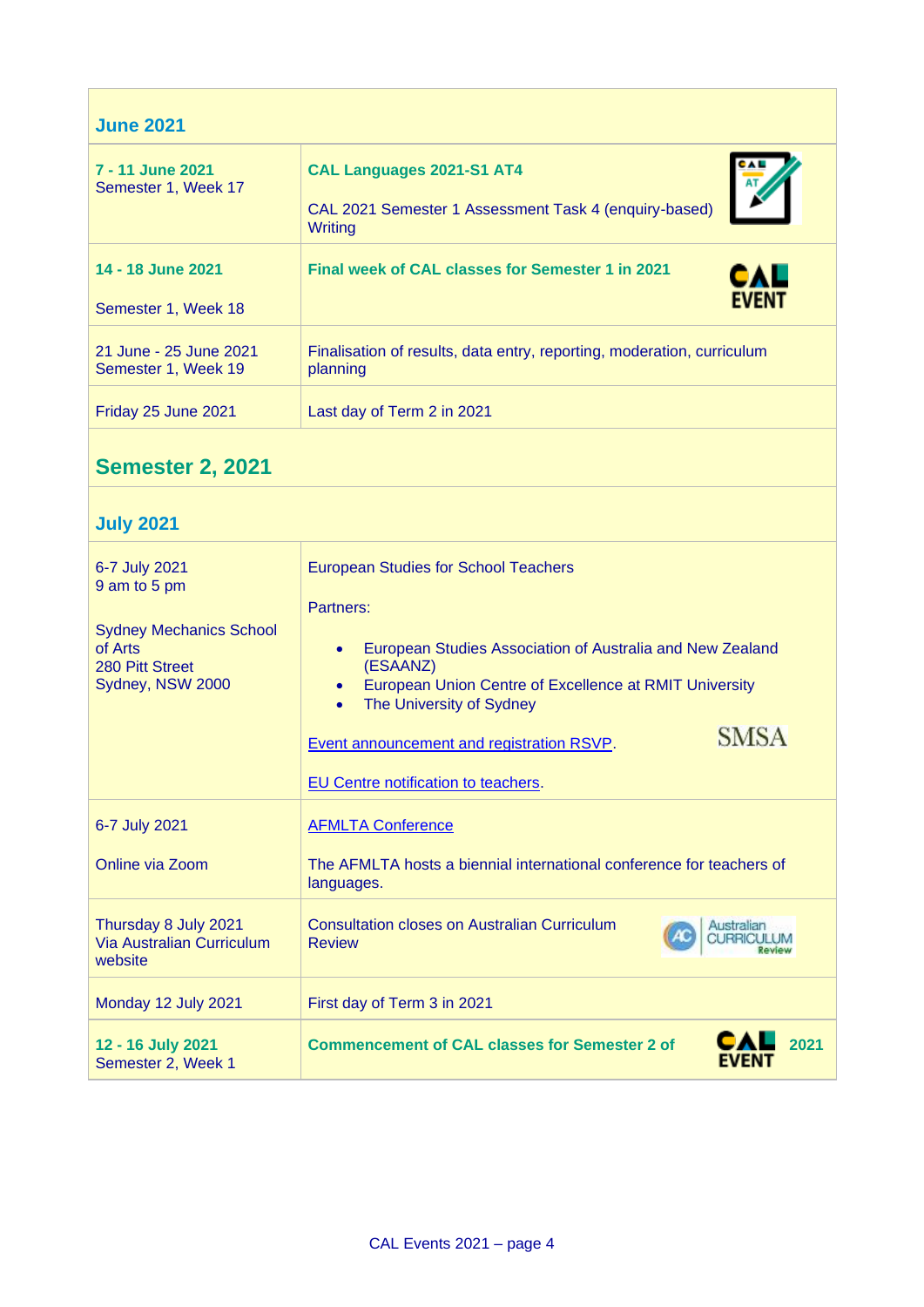| <b>August 2021</b>                                                                                    |                                                                                                                                                                                                                                                                                                                                                                                               |  |
|-------------------------------------------------------------------------------------------------------|-----------------------------------------------------------------------------------------------------------------------------------------------------------------------------------------------------------------------------------------------------------------------------------------------------------------------------------------------------------------------------------------------|--|
| Thursday 12 August 2021<br><b>Trinity Christian School</b>                                            | ACT BSSS Moderation Day 2, 2021<br>Languages moderation meetings                                                                                                                                                                                                                                                                                                                              |  |
| Saturday 14 August 2021<br>2 pm to 4 pm<br>Auditorium, RSSS, Building<br>146<br>Ellery Crescent, ANU. | Raising children in more than one language<br>A seminar and panel-led discussion organised by the ACT<br><b>Bilingual Education Alliance in cooperation with the ANU</b><br><b>Centre for European Studies.</b><br>A free event aimed particularly at parents, though early childhood<br>educators, teachers and anyone with an interest in the topic are welcome.<br>More details to follow. |  |
| 16 - 20 August 2021<br>Semester 2, Week 6                                                             | CAL Languages 2021-S2 AT1<br>CAL 2021 Semester 2 Assessment Task 1 (enquiry based)<br>Listening                                                                                                                                                                                                                                                                                               |  |
| Thursday-Friday 26-27<br>August 2021<br>South Australian School of<br>Languages, Adelaide             | <b>ANGLS Conference</b><br>2021 annual conference of the Australian Network of<br>Government Language Schools. CAL Convener and<br>Director of Studies will attend.                                                                                                                                                                                                                           |  |
| 30 August - 3 September<br>2021<br>Semester 2, Week 8                                                 | <b>CAL Languages 2021-S2 AT2</b><br>CAL 2021 Semester 2 Assessment Task 2 (online<br>response)<br>Reading                                                                                                                                                                                                                                                                                     |  |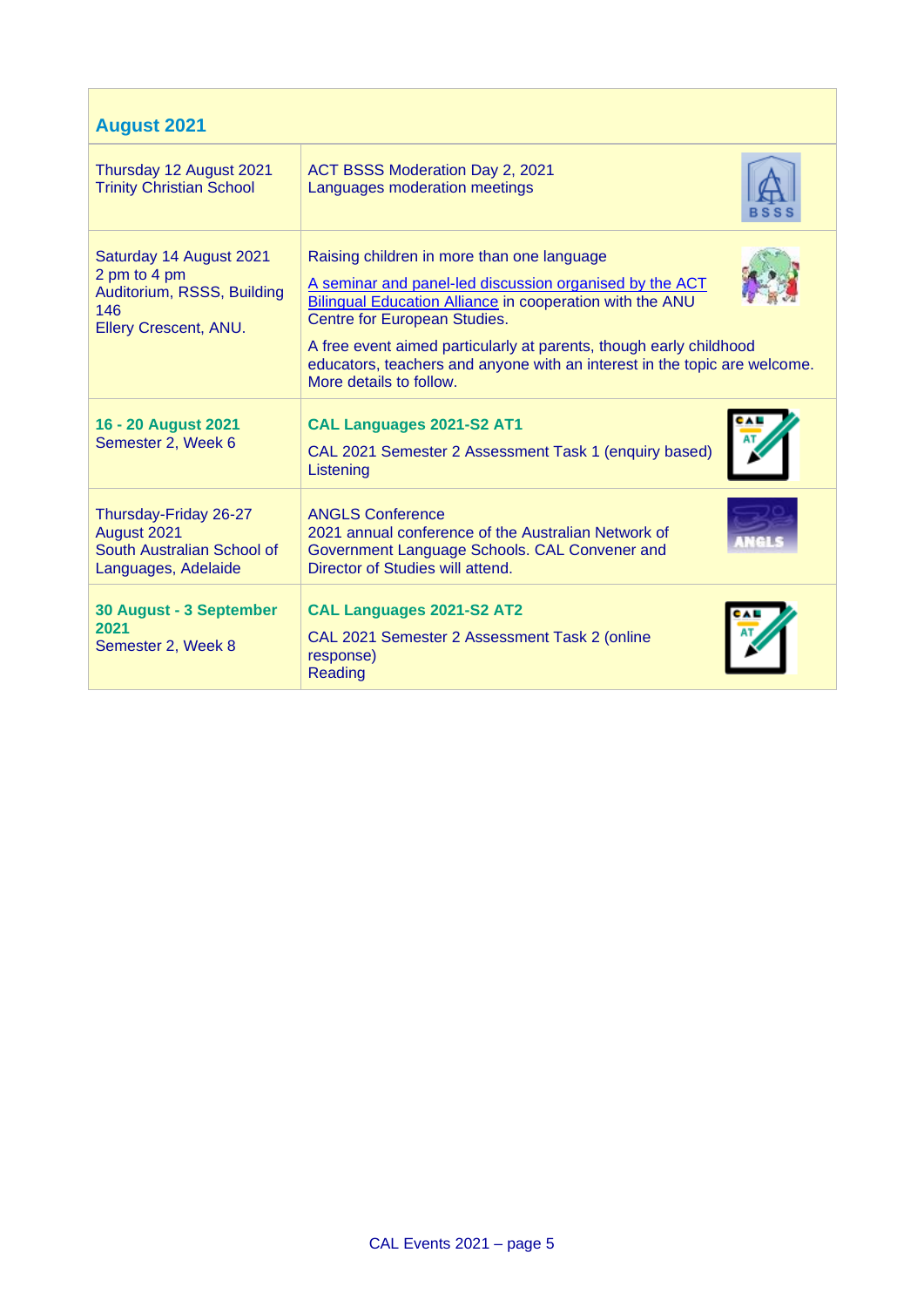| <b>September 2021</b>                                                                                                                                                       |                                                                                                                                                                                                                                                                                                                                                                                                                                                                                                                                                                                                                                                                                                                                                                                                                                                                                                                                                                                                                       |
|-----------------------------------------------------------------------------------------------------------------------------------------------------------------------------|-----------------------------------------------------------------------------------------------------------------------------------------------------------------------------------------------------------------------------------------------------------------------------------------------------------------------------------------------------------------------------------------------------------------------------------------------------------------------------------------------------------------------------------------------------------------------------------------------------------------------------------------------------------------------------------------------------------------------------------------------------------------------------------------------------------------------------------------------------------------------------------------------------------------------------------------------------------------------------------------------------------------------|
| <b>Thursday 16 September</b><br>2021, 6 pm<br>This meeting will be held<br>online for COVID safety<br>reasons.<br><b>Meeting</b><br>link: meet.google.com/tfg-tupj-<br>pex. | Information evening about CAL programs for 2022.<br><b>EVENT</b><br>To register for the session, please<br>email info@cal.act.edu.au, preferably by COB Monday 13 September, so<br>that we can register you for the online meeting.<br>Meeting agenda:<br>Information and advice on senior secondary languages options<br>$\bullet$<br>(including early access) for students whose language of choice is<br>not available through their day school.<br>Receiving credit for your languages studies towards the ACT<br>$\bullet$<br>Senior Secondary Certificate and towards the ATAR.<br>Delivery model with a weekly face-to-face session and weekly<br>$\bullet$<br>study program to complete at home, supported by online<br>guidance and resources.<br>Programs offered in languages. We have courses in French,<br>German, Japanese, Spanish and Tamil in 2021. We may also run<br>programs for Arabic, Indonesian, Hindi, Italian and Korean in<br>2022 if there are sufficient numbers of students interested. |
| Friday 17 September 2021                                                                                                                                                    | Last day of Term 3 in 2021                                                                                                                                                                                                                                                                                                                                                                                                                                                                                                                                                                                                                                                                                                                                                                                                                                                                                                                                                                                            |
| Thursday 30 September 2021<br>Closing date for submissions<br>via Dropbox, see flier.<br>Please note extension from<br>original closing date.                               | <b>ACT BEA Languages Competition</b><br>ACT Bilingual Education Alliance (ACT BEA) is running a<br>video competition titled "Sharing Languages and Cultures".<br>Team up with someone who speaks another language, and film a short<br>video (maximum length 2 minutes) using a language other than English. It<br>could be your family language, a community language, a language that<br>you are learning, or a language that you try out just to make the video.<br>See the competition flier for details.                                                                                                                                                                                                                                                                                                                                                                                                                                                                                                         |

 $\mathcal{L}_{\mathrm{max}}$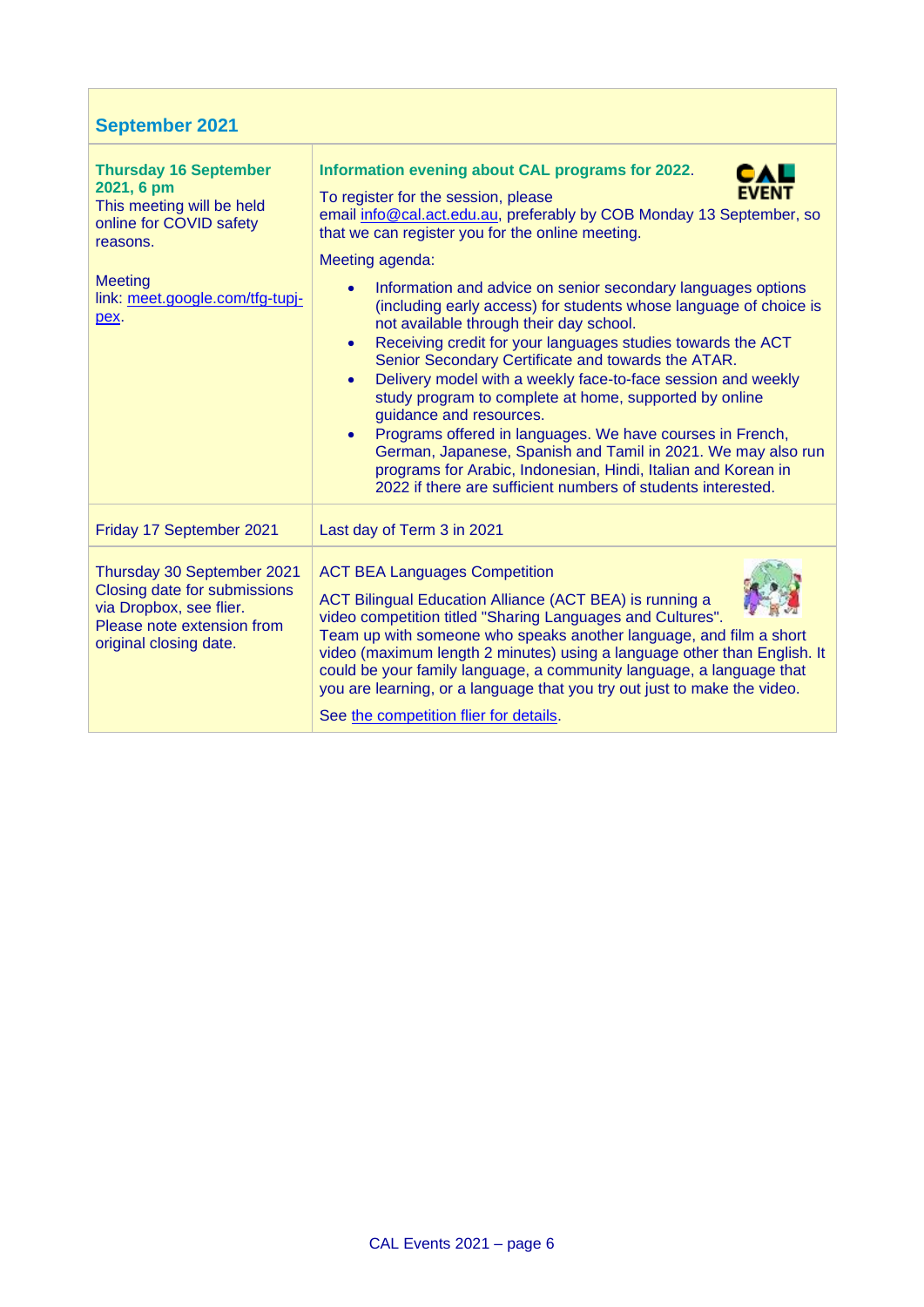## **October 2021**

| Tuesday 5 October 2021                                                                                                           | First day of Term 4 in 2021                                                                                                                                                                                                                                                                                                                                          |
|----------------------------------------------------------------------------------------------------------------------------------|----------------------------------------------------------------------------------------------------------------------------------------------------------------------------------------------------------------------------------------------------------------------------------------------------------------------------------------------------------------------|
| <b>Tuesday 5 October 2021</b><br>Time slots between 5:30 pm to<br>7:30 pm, or other times by<br>arrangement.<br>Online meetings. | <b>CAL parent-student-teacher online meetings to review</b><br>Q3.<br>CAL class teachers will contact you to organise online<br>appointments for interviews to be held via Google Meet.                                                                                                                                                                              |
| <b>Saturday 16 October 2021</b><br>Zoom meeting, details opposite,<br>10:30 am to 3:30 pm                                        | <b>Celebration of Languages Day</b><br>The ACT Bilingual Education Alliance is partnering with<br>Libraries ACT to celebrate languages and the people who use them.<br>Six different panels will offer six different perspectives - you can<br>choose to attend one session that you think sounds interesting, or<br>make a day of it. Follow this link to register. |
| 18 - 22 October 2021<br>Semester 2, Week 13                                                                                      | <b>CAL Languages 2021-S2 AT3</b><br>CAL 2021 Semester 2 Assessment Task 3 (enquiry<br>based)<br><b>Speaking</b>                                                                                                                                                                                                                                                      |
| <b>Thursday 21 October 2021</b><br>Semester 2, Week 13                                                                           | <b>Goethe exams with ACT German Language School</b><br>Final date for enrolment and payment – please see the GLS<br>website for details.                                                                                                                                                                                                                             |